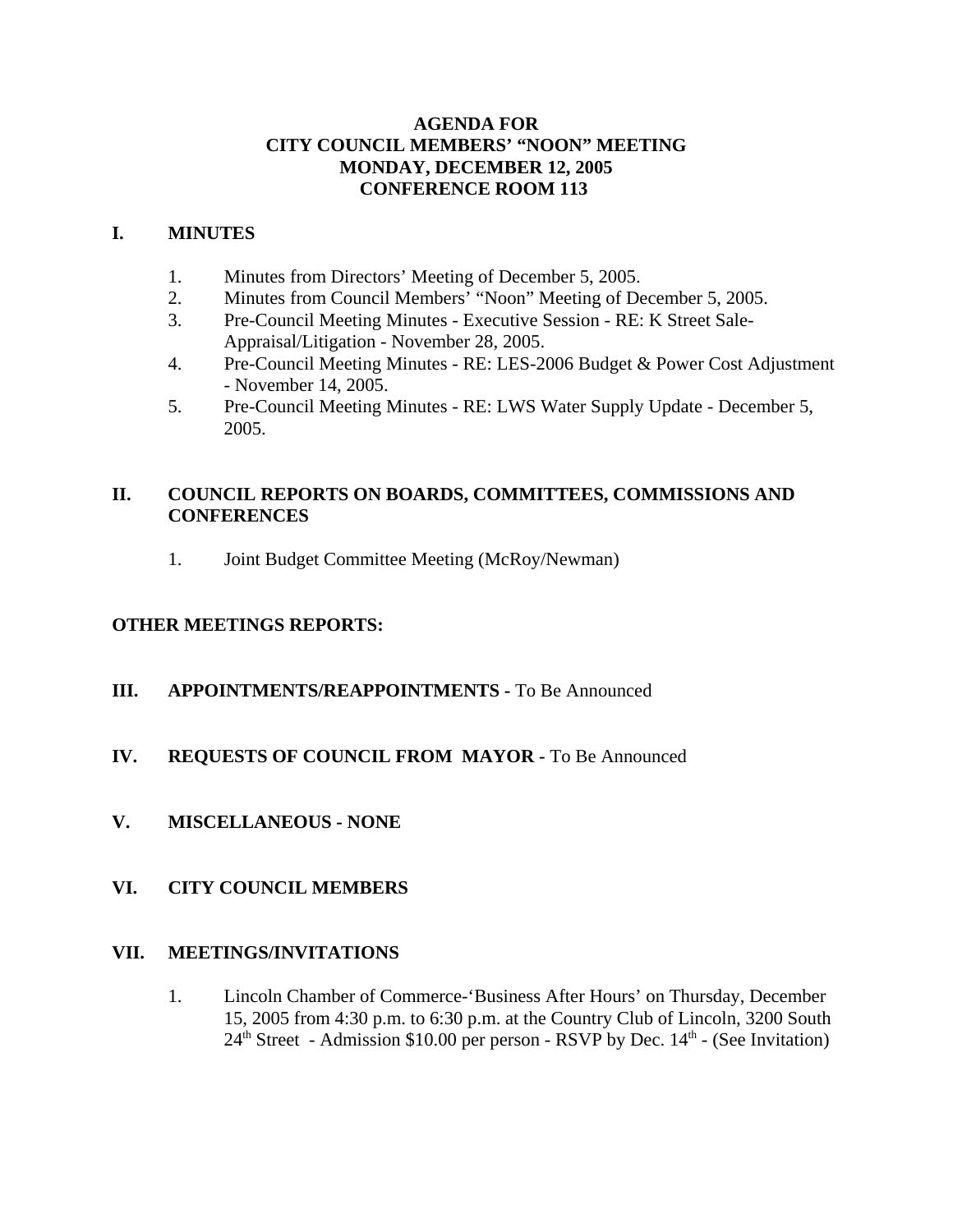- 2. You're Invited to Pat Welton's Retirement Reception in Adult Probation on Monday, December 12, 2005 at 3:00 p.m. at the Lancaster County Detention Center in Room 1163 - (See Invitation)
- 3. Cordially invites you to attend.... Choices Treatment Center Open House on Friday, December 9, 2005 from 3:00 p.m. to 6:00 p.m. at the Choices Treatment Center, 934 Charleston Street - Meet & Greet the Staff - (See Invitation)
- 4. On behalf of President Jim Dyck and the Board of Directors of Lincoln Downtown Rotary Club 14, we are pleased to announce the Nebraskan of the Year award will be presented to Ted Kosher on Tuesday, January 31, 2006 - Awards Ceremony which will be held at a Luncheon at The Cornhusker Hotel starting at 11:30 a.m. - Tickets \$20.00 - RSVP to Doug Emery at 473-1602 - (See Letter of Invitation)
- 5. Updowntowners Membership Luncheon on Thursday, December 15, 2005 from 11:45 a.m. to 1:00 p.m. at Spaghetti Works, 228 N.  $12^{th}$  Street - Cost: \$12.00 -RSVP by Dec.  $13<sup>th</sup>$  to 434-6507 -(No shows will be invoiced) -(See Invitation)
- 6. DLA Invites you to a Holiday Party! on Thursday, December 15, 2005 from 4:30 p.m. to 6:30 p.m. at VODA,  $1426$  "O" Street - RSVP by Dec. 9<sup>th</sup> to 434-6900 or by e-mail -(See Invitation)
- 7. Governor Dave Heineman and First Lady Sally Ganem request the pleasure of your company at a Christmas Reception at The Governor's Residence on Saturday, December 17, 2005 from 4:30 p.m. to 5:30 p.m.- RSVP by Dec.  $15<sup>th</sup>$  to Dean Dennhardt at 402-730-4900 or by e-mail - (See Invitation)

# **VIII. ADJOURNMENT**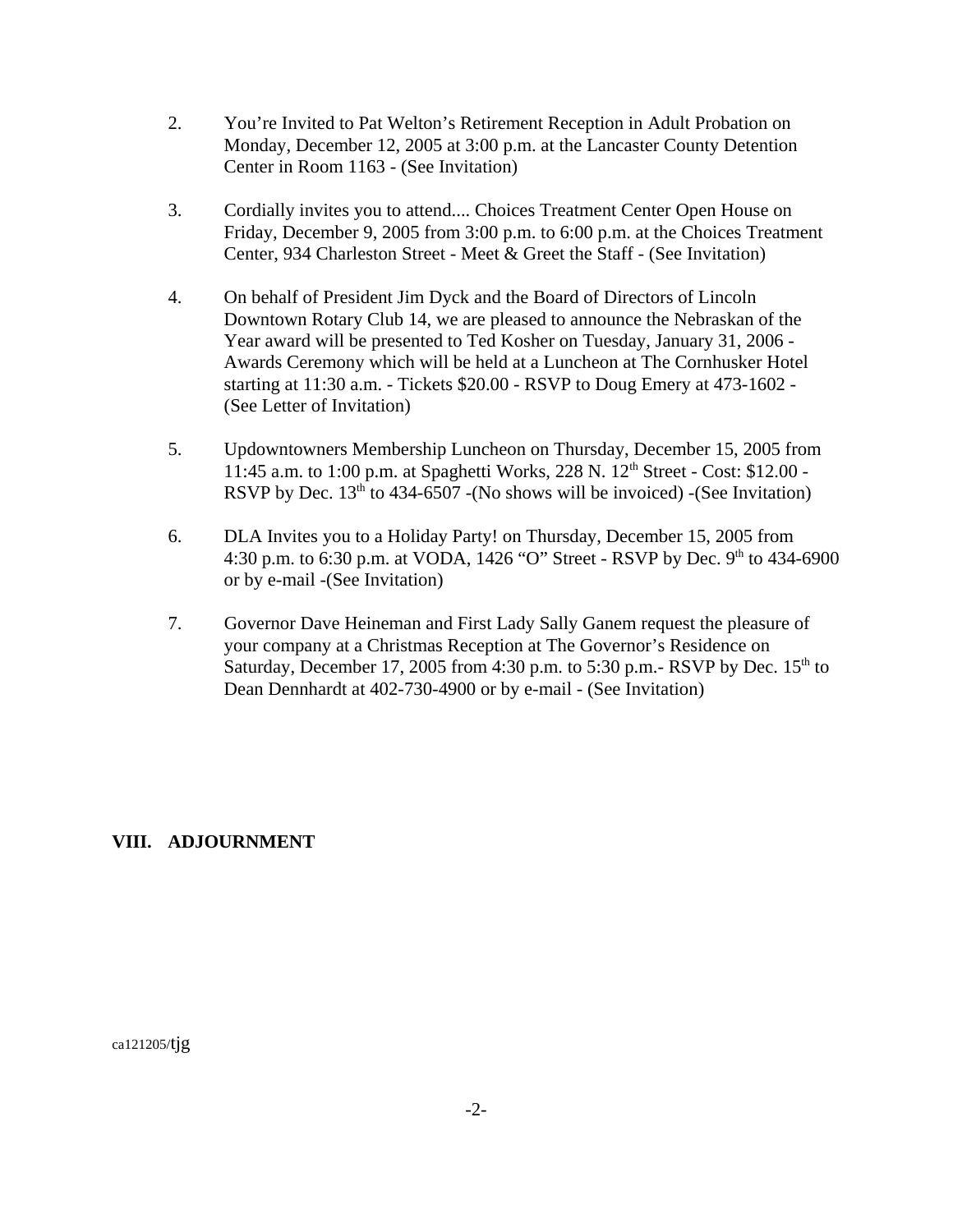## **MINUTES CITY COUNCIL MEMBERS' "NOON" MEETING MONDAY, DECEMBER 12, 2005 CONFERENCE ROOM 113**

**Council Members Present:** Ken Svoboda, Chair; Patte Newman, Vice-Chair; Jonathan Cook, Dan Marvin; Annette McRoy, Robin Eschliman, Jon Camp

**Others Present:** Mark Bowen, Ann Harrell, Rick Hoppe, Mayor's Office; Dana Roper, City Attorney; Joel Pedersen, Assistant City Attorney; Don Herz, Finance Director; Tammy Grammer, City Council Staff; Deena Winter, Lincoln Journal Star Representative; and Coby Mach, LIBA.

# **I. MINUTES**

- 1. Minutes from Directors' Meeting of December 5, 2005.
- 2. Minutes from Council Members' "Noon" Meeting of December 5, 2005.
- 3. Pre-Council Meeting Minutes Executive Session RE: K Street Sale-Appraisal/Litigation - November 28, 2005.
- 4. Pre-Council Meeting Minutes RE: LES-2006 Budget & Power Cost Adjustment - November 14, 2005.
- 5. Pre-Council Meeting Minutes RE: LWS Water Supply Update December 5, 2005.

Chair Ken Svoboda, by acclamation of the Chair, approved the minutes. No objections were offered.

# **II. COUNCIL REPORTS ON BOARDS, COMMITTEES, COMMISSIONS AND CONFERENCES**

1. **Joint Budget Committee Meeting** (McRoy/Newman) — Ms. McRoy reported there was some updates on different agencies with new Directors.

The thing of importance is the Medical Translation there's a request for City funds. The Community Health Endowment if they remember at a Pre-Council meeting they had air marked some money for \$20,000 and they were looking for a \$10,000 to \$20,000 match from the rest of the community. The City/County, another part thru a JBC project effort, Keno Prevention Funding and perhaps a part thru the private/public medical sector. There has been a recommendation that the City & County put in \$5,000 each for the needed match money, so the City's share would be about \$2,500. Next month they will have Joan Anderson from the Lancaster Medical Society come in to discuss this request and also the rotation of doctors and specialty, especially surgeons.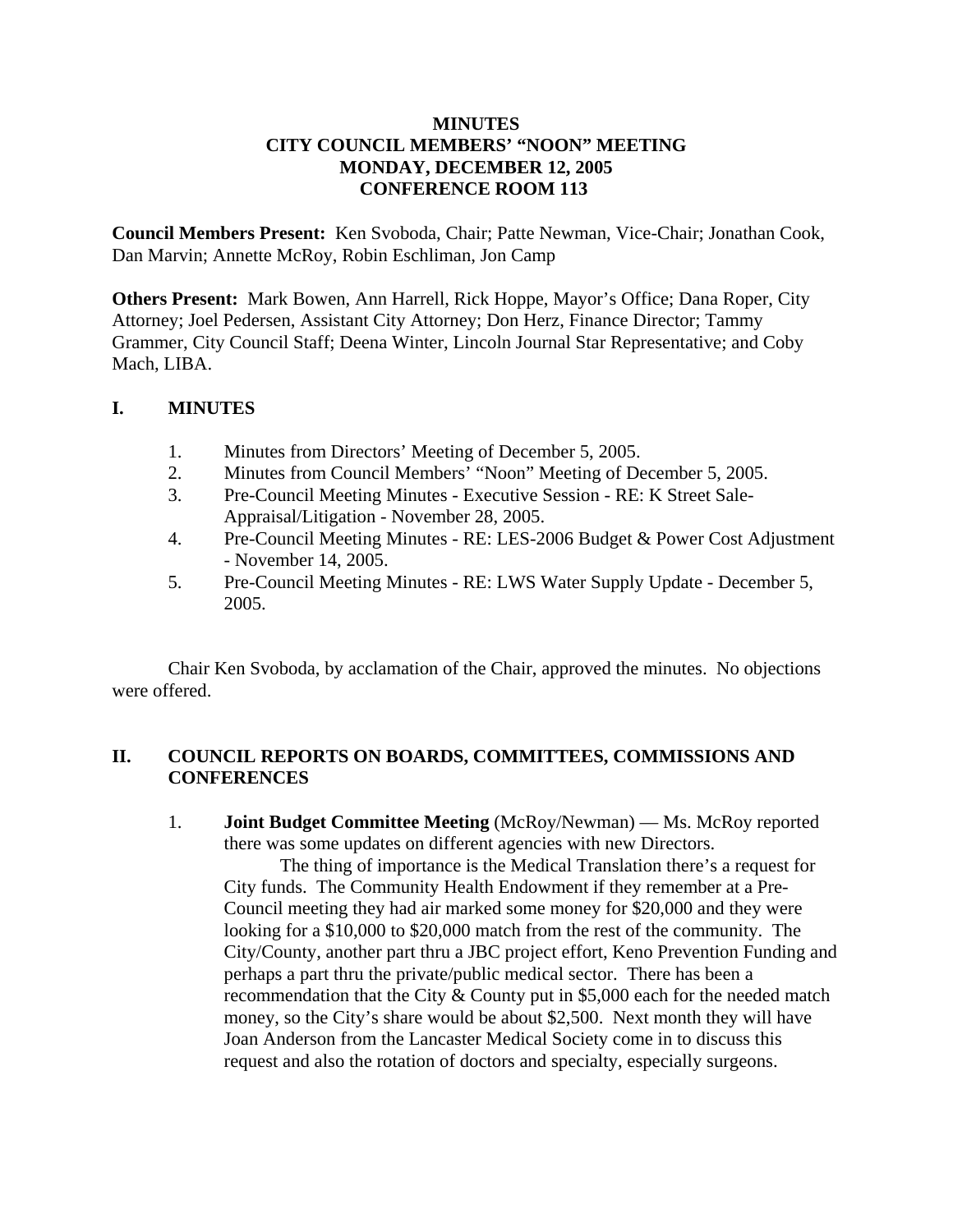Ms. Newman noted the discussion was is this a government issue or something that should be funded. If the Community Health Endowment is saying we want the healthiest community isn't this part of that sort of a general global picture.

The other issue was Urban Development reported that HUD is going to go down 5% which means the Home Program and CDBG will be impacted.

The People's City Mission wants to add 50 to 100 units for domestic violence and so they are looking for funding to do it.

### **OTHER MEETINGS REPORTS:** -

Mr. Svoboda stated they had the RTSD Meeting this morning. Mr. Svoboda reported the meeting was mostly housekeeping issues. They approved the Interlocal Agreements for the Firth Road Overpass which does not effect Lincoln. They approved the Interlocal Agreement at \$1.2 million which is the City's funding for the Antelope Valley and the South Salt Creek Railroad Underpass. There will be a joint LPS, NRD, City at \$125,000 as amended by Roger Figard that would implement a total cost shared regardless of grant money coming in. After the grant money is taken into account they will still split it 50/50, the NRD, LPS and the City are helping fund this particularly portion of it. They also discussed the potential overpass for the  $1<sup>st</sup> \& J$ Street area.

## **III. APPOINTMENTS/REAPPOINTMENTS** -

[Rick Hoppe left early, he had another meeting to attend.] Mark Bowen handed out to Council an updated list for Boards and Commissions upcoming Appointments.

#### **IV. REQUESTS OF COUNCIL FROM MAYOR** -

#### **MARK BOWEN -**

Mark Bowen handed out to Council the revised draft Agenda for their Budget Forecast Meeting on Wednesday (Dec. 14th) from 1:00 p.m. to 5:00 p.m. at The Cornhusker Hotel.

Mr. Bowen noted as the Mayor mentioned the Salt Creek Meeting is tomorrow night and presentations at 5:30 p.m. and 7:00 p.m. It's our understanding that the news media is probably going to do a story for the newspaper in the morning regarding the issue to generate attendance and explain the issue. Since, they did not have the Pre-Council this morning which was going to be their briefing prior to all that's going public, if Council wants to know more about it he encourages them to attend the meeting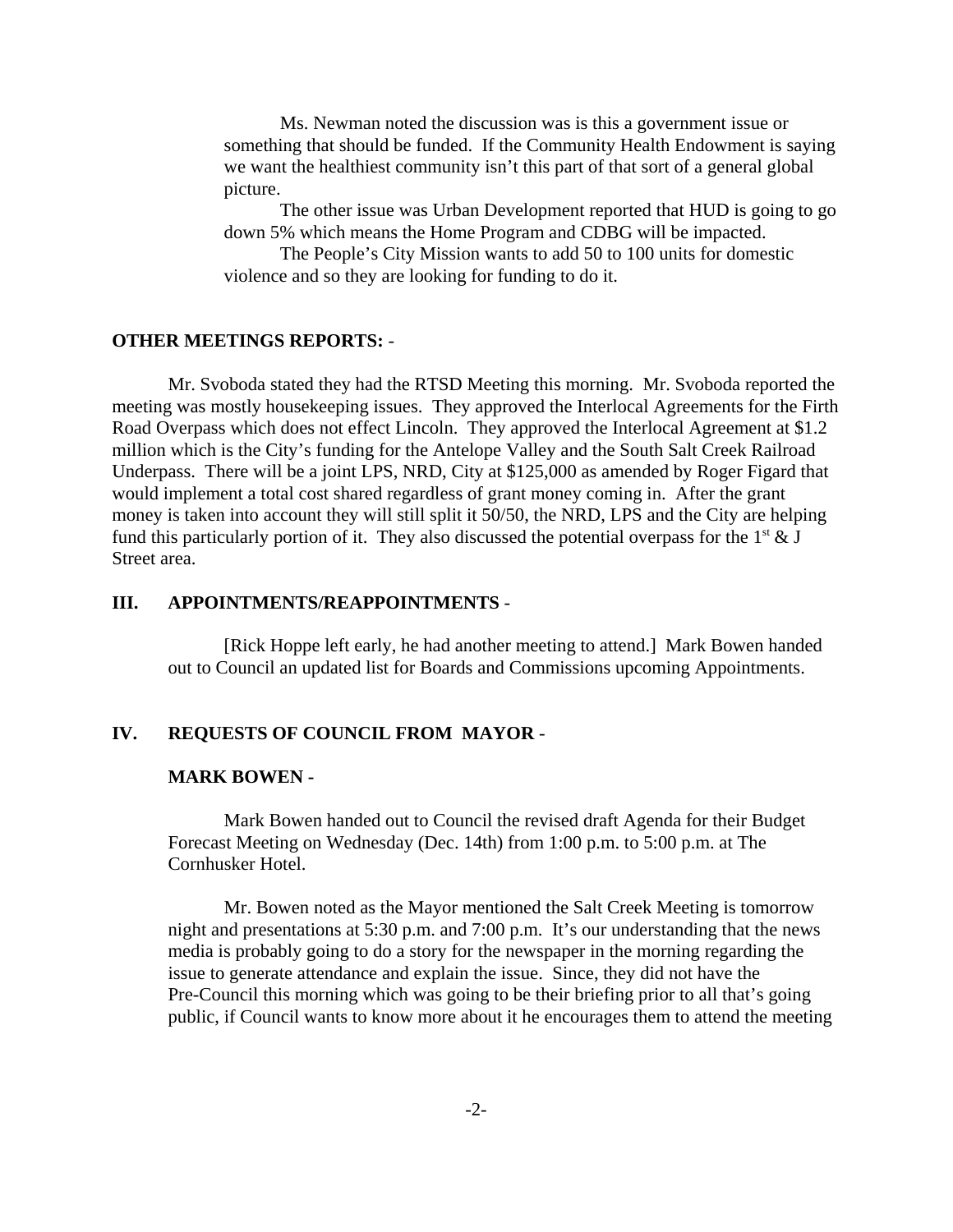tomorrow night. That does raise the issue of whether or not they need the Pre-Council on December  $19<sup>th</sup>$ . He will talk to Ken (Svoboda) about it on Wednesday after the meeting whether there is a desire to have more information than what was presented tomorrow night.

The 'M' Class Task Group has finished their work, they are finishing up their paperwork with the final details this week. It was the Mayor's desire to have a Pre-Council to have the report presented to Council next Monday so they will be scheduling that for next Monday. Following discussion, the Pre-Council schedule for next week would be the following:

- 1.) RE: Report on 'M' Class Pay
- 2.) RE: Curb cuts & driveway locations (Requested by Jon Camp)
- 3.) And maybe the Pre-Council regarding the Salt Creek Floodplain mapping (Depending on if Council gets enough information from the public open house meeting.)

## **ANN HARRELL - NO COMMENTS**

## **RICK HOPPE - NO COMMENTS -(left early had another meeting to attend)**

## **DANA ROPER, CITY ATTORNEY - NO COMMENTS**

## **V. MISCELLANEOUS - NONE**

## **VI. CITY COUNCIL MEMBERS**

## **JONATHAN COOK -**

Mr. Cook handed out a potential schedule for their holiday's off of having no Council meetings. Mark Bowen stated they will discuss it at their Budget Forecast Meeting on Wednesday.

## **JON CAMP - NO FURTHER COMMENTS**

## **ROBIN ESCHLIMAN - NO FURTHER COMMENTS**

## **PATTE NEWMAN - NO FURTHER COMMENTS**